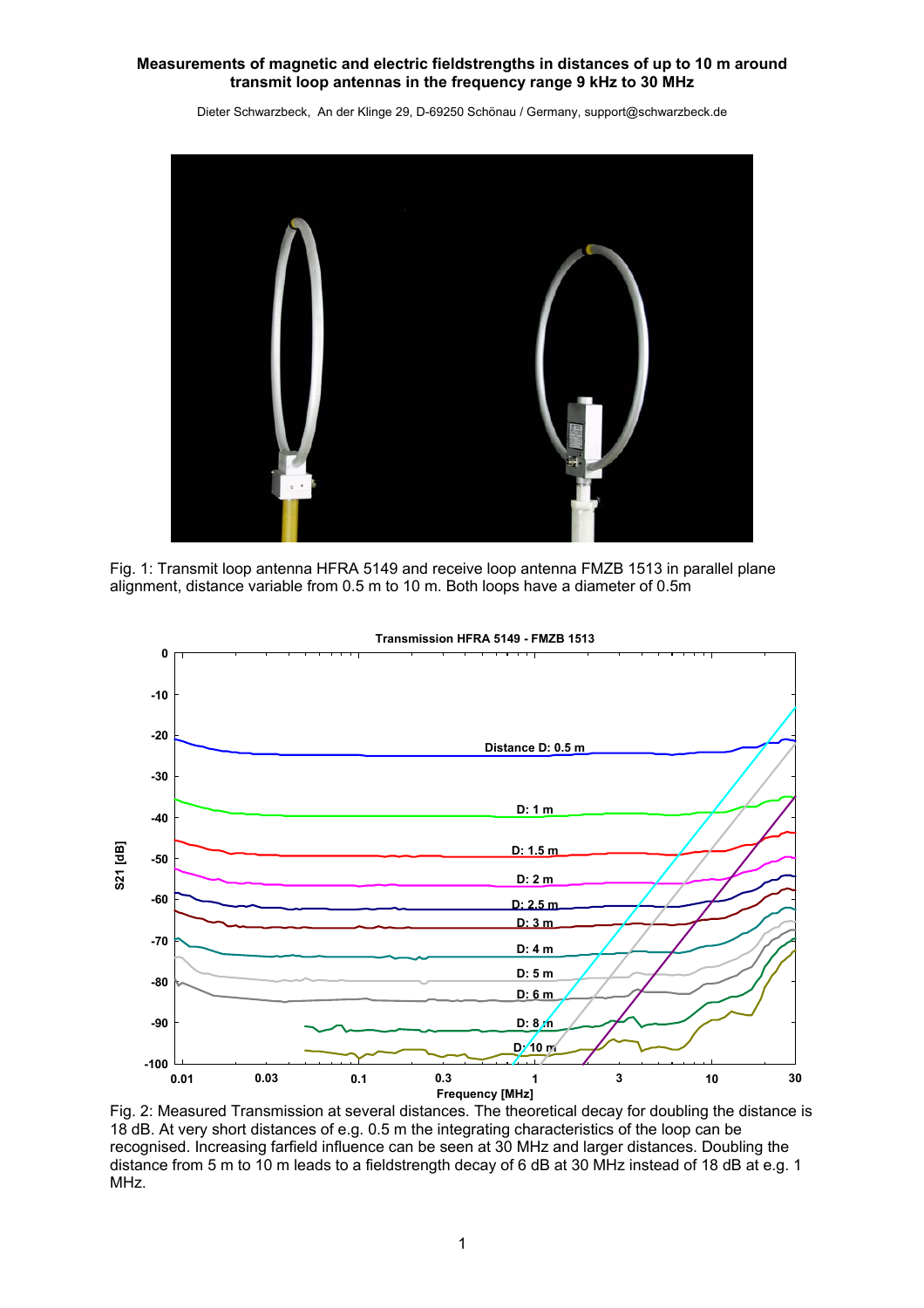Dieter Schwarzbeck, An der Klinge 29, D-69250 Schönau / Germany, support@schwarzbeck.de



Fig. 3: Axial magnetic fieldstrength component measurement with HFS 1546 in front of a transmit loop antenna HFRA 5149.



**Comparison of Measured and Calculated Magnetic Fieldstrength**

Fig. 4: Comparison of measured data and calculated data based on Biot Savart's equations. Very good agreement for frequencies below 10 MHz. Transition to farfield conditions noticeable at 30 MHz. Data is normalised to the fieldstrength in the center of the loop.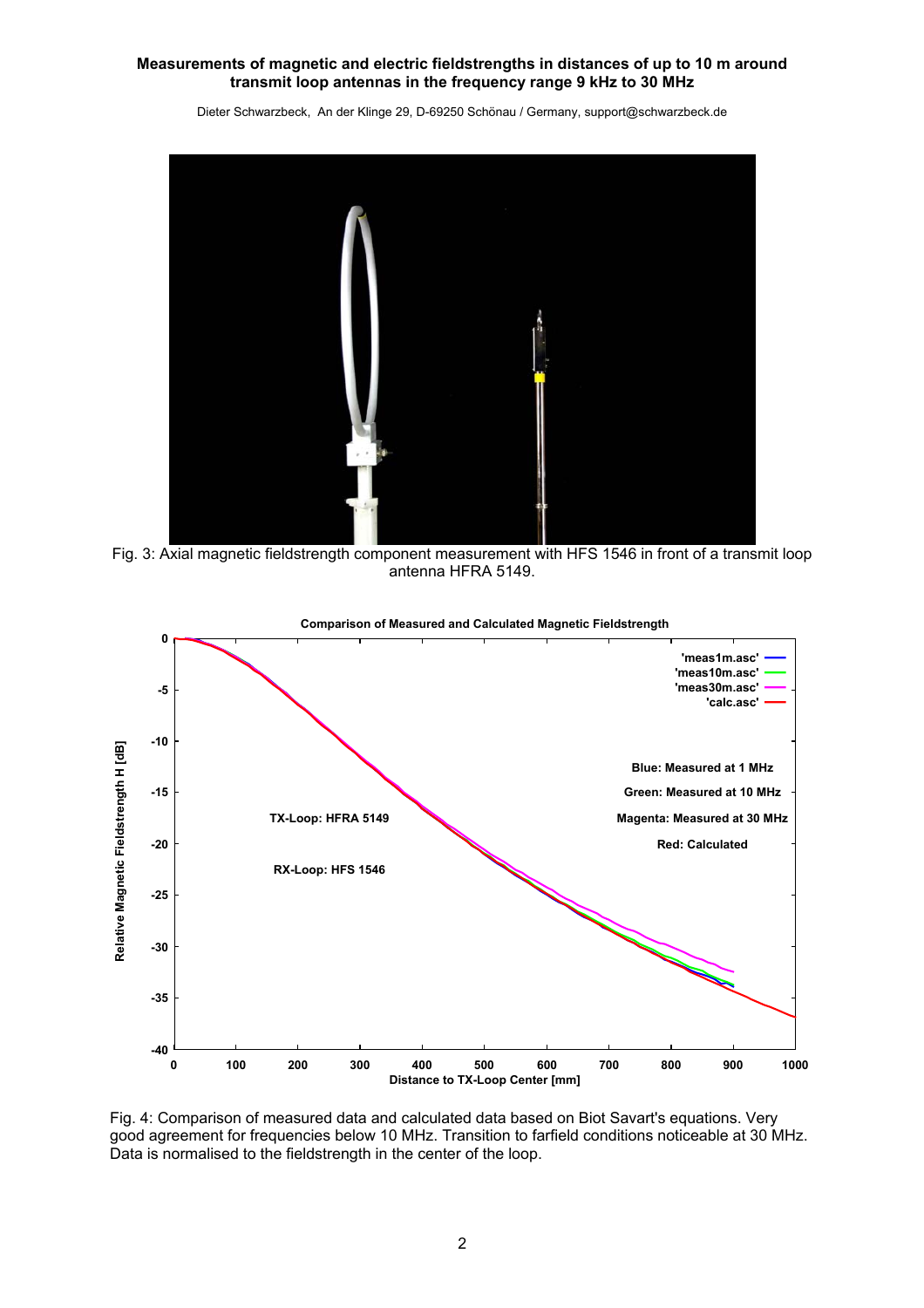

Dieter Schwarzbeck, An der Klinge 29, D-69250 Schönau / Germany, support@schwarzbeck.de

Fig. 5: E-field probe EFS 9218 in front of the transmit loop antenna HFRA 5159. The electric field component is horizontally polarised.



#### **Measured Relative E-Field Horizontal Polarisation**

Fig. 6: The relative decay of E-field strength with increasing distance is roughly the same as the decay of the axial H-field strength. Data is normalised to the fieldstrength in the center of the loop.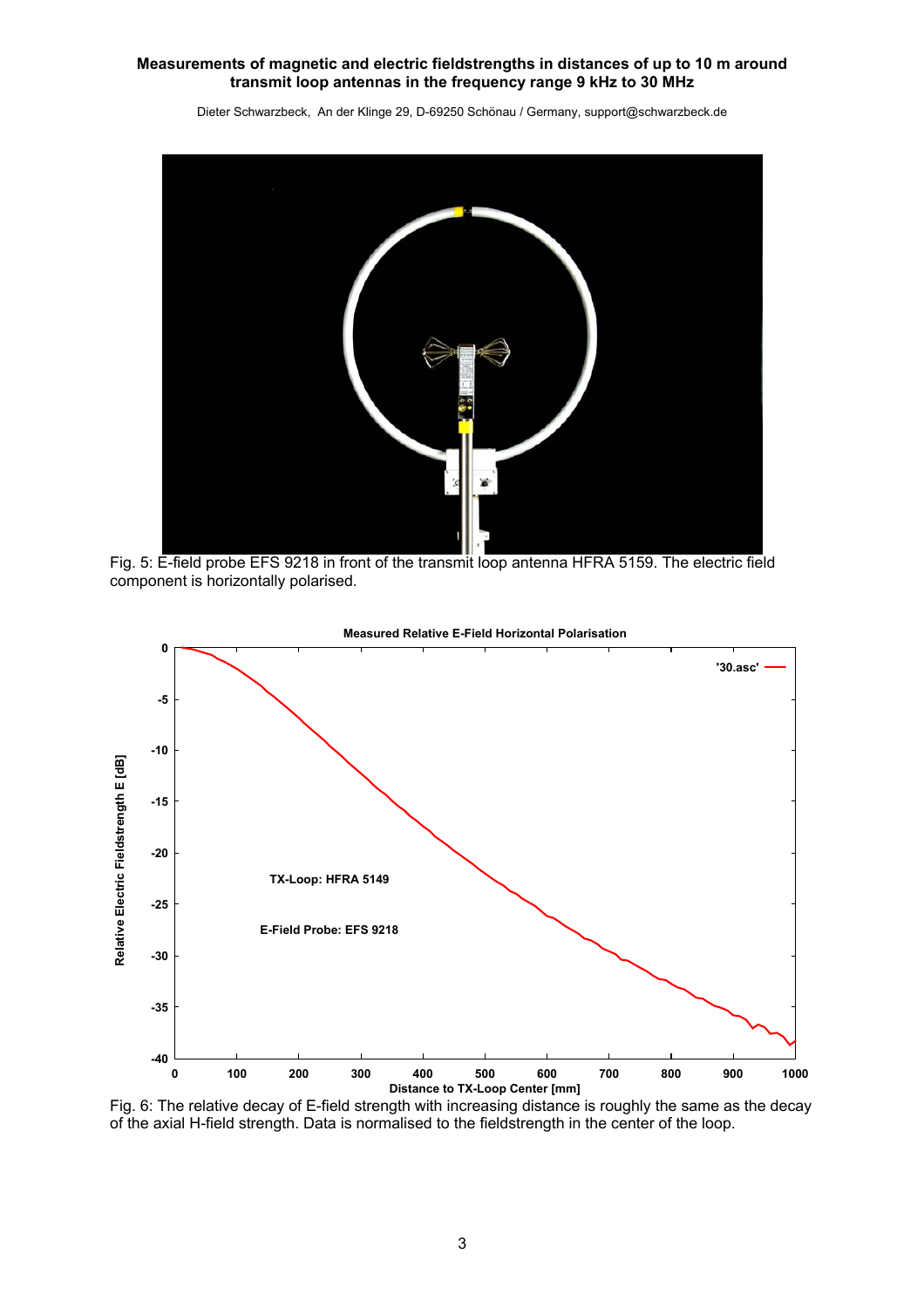Dieter Schwarzbeck, An der Klinge 29, D-69250 Schönau / Germany, support@schwarzbeck.de



**Measured Relative E-Field Horizontal Polarisation**

Fig. 7: Measured E-fieldstrength in front of a transmit loop HFRA 5149 at frequencies between 1 and 30 MHz. The small E-field probe EFS 9218 (see Fig. 5) was moved in height. The highest values are obtained directly at the shield gap, which is located at a height of 480 mm. The E-fieldstrength rises with 20 dB per decade of frequency (compare blue (1 MHz) and green curve (10 MHz). The shield of the loop has its self resonance around 100 MHz. At 30 MHz the shield of the transmit loop acts like a dipole with a length of λ/6.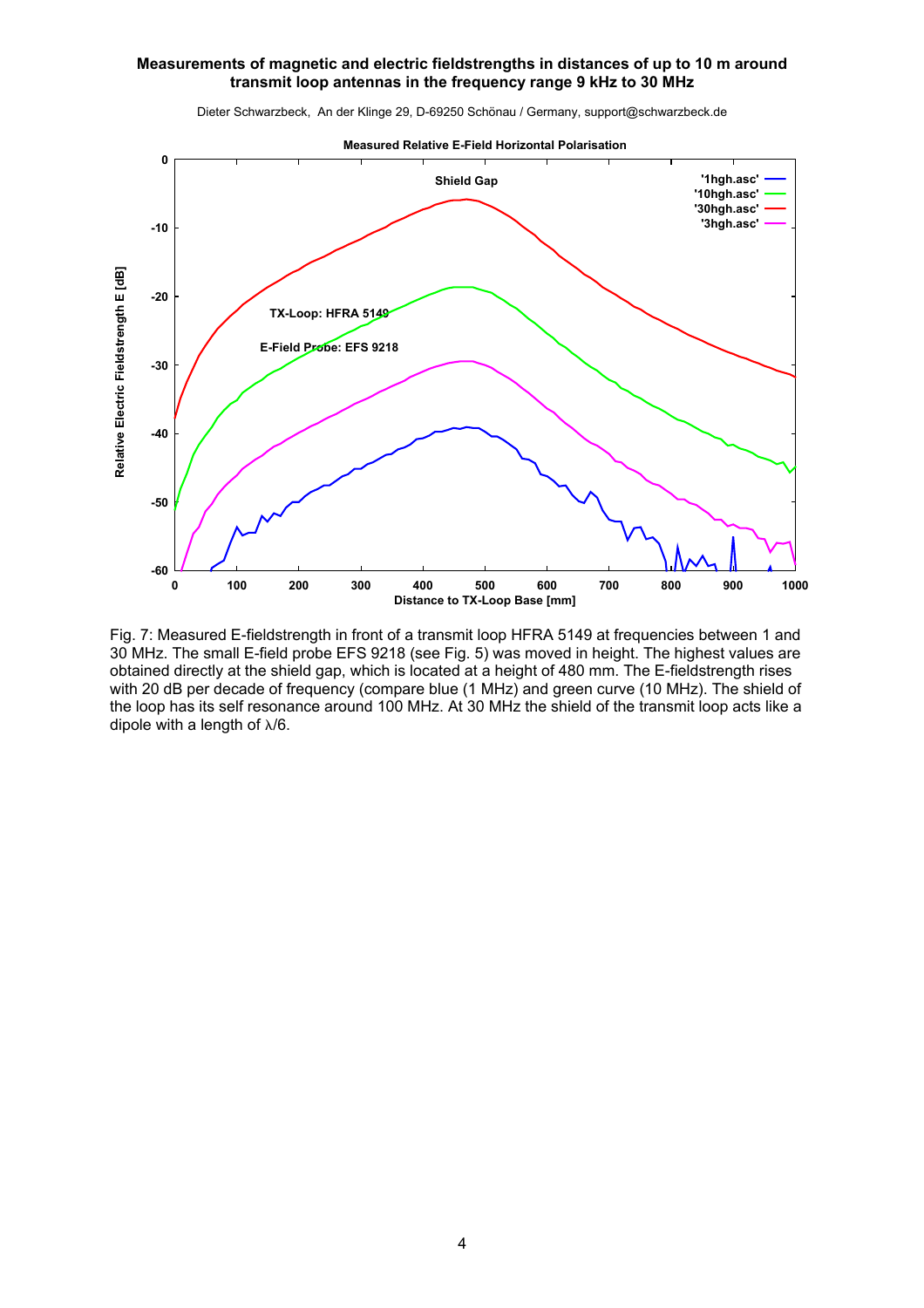

Dieter Schwarzbeck, An der Klinge 29, D-69250 Schönau / Germany, support@schwarzbeck.de

Fig. 8: Measured E-field data according to Fig. 5. Unwanted sheath current influences are especially visible at 10 MHz and large distances.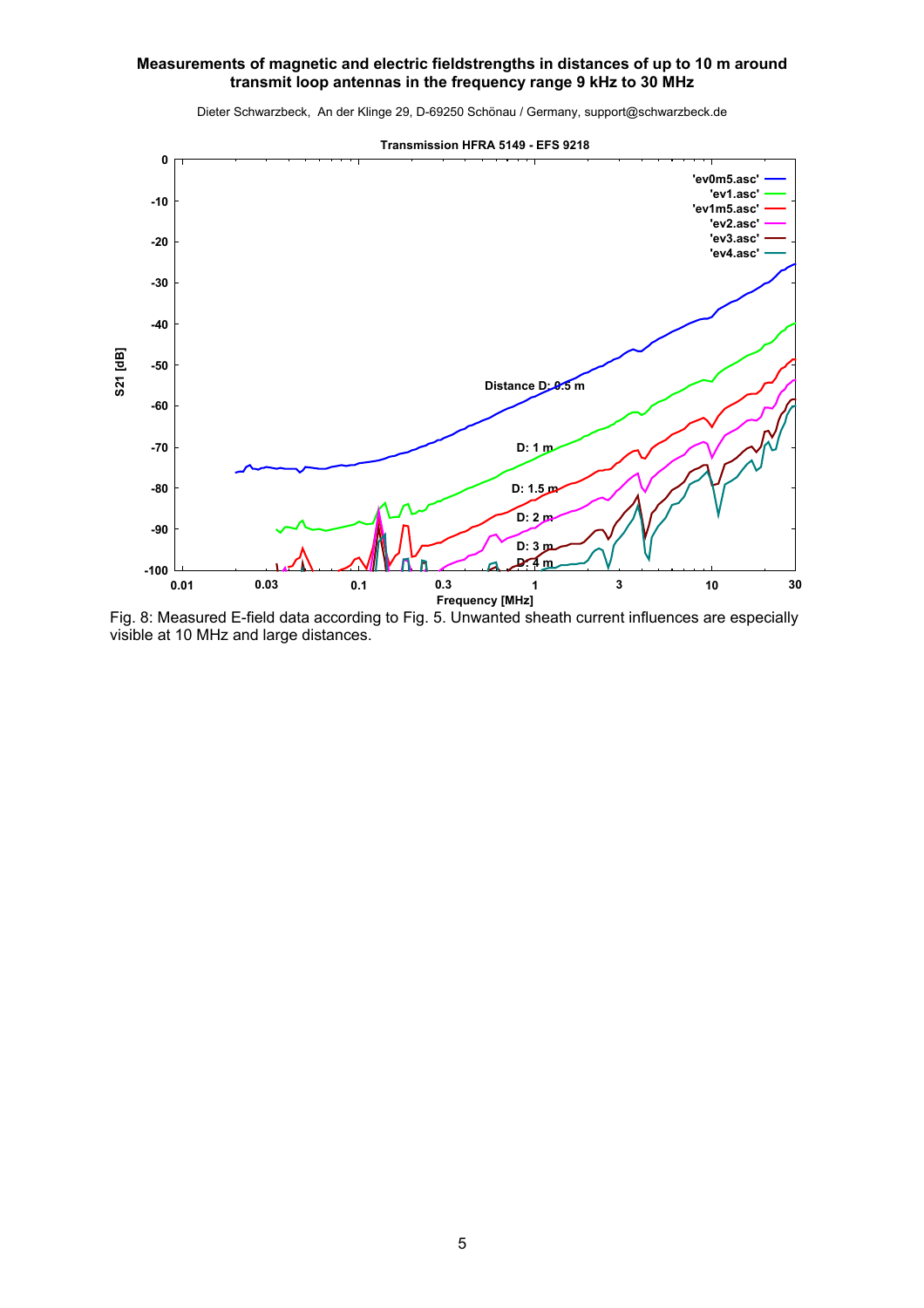

Dieter Schwarzbeck, An der Klinge 29, D-69250 Schönau / Germany, support@schwarzbeck.de

Fig. 9: The intersection of magnetic field and electric field characteristics are also indicating the nearfield to farfield transition in the frequency range of interest. The shorter the distance and the lower the frequency, the better the rejection of E-field component. The exact prediction of fieldstrength requires analysis of all three field components according to Fitzgeralds' model of a magnetic dipole.

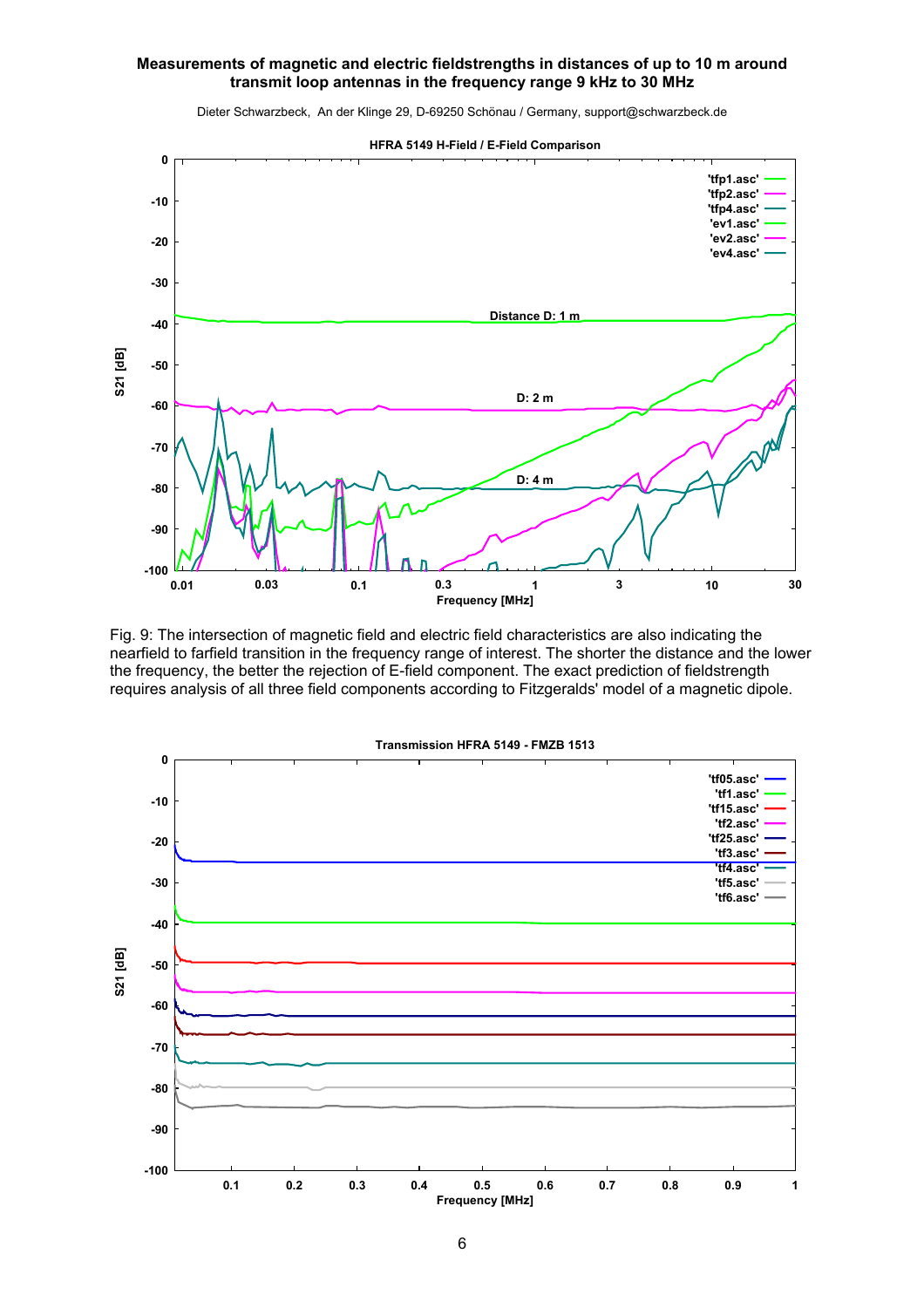Dieter Schwarzbeck, An der Klinge 29, D-69250 Schönau / Germany, support@schwarzbeck.de





**Transmission HFRA 5149 - FMZB 1513**

Fig. 11: Expanded medium frequency range of Fig. 1 with linear frequency axis



Fig. 12: Data of Fig. 1 with linear frequency axis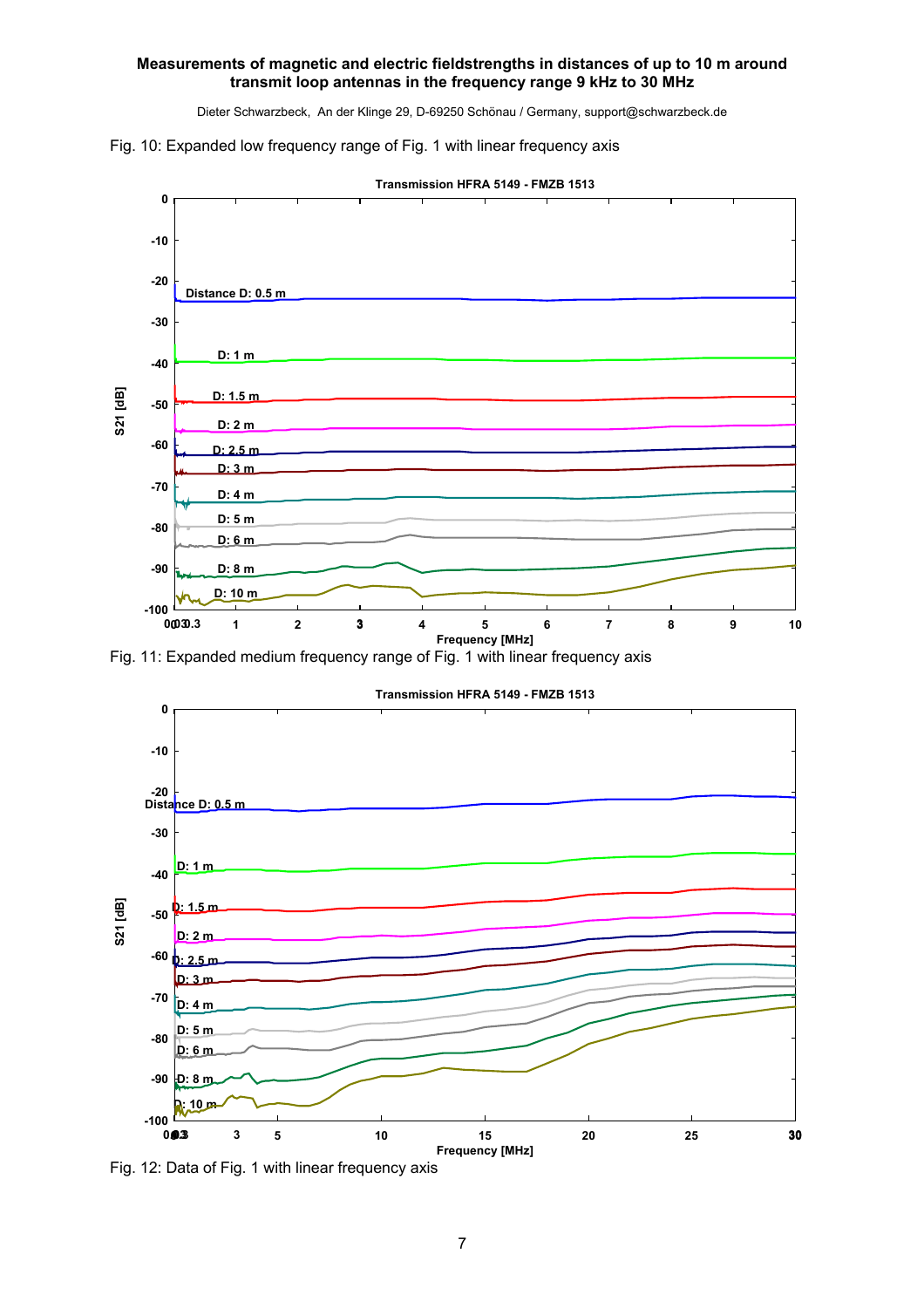Dieter Schwarzbeck, An der Klinge 29, D-69250 Schönau / Germany, support@schwarzbeck.de

| Frequency            | $10$ kHz          | 30 kHz            | 100 kHz          | 300 kHz          | 1 MHz            | 3 MHz            | 10 MHz                       | 30 MHz                    |
|----------------------|-------------------|-------------------|------------------|------------------|------------------|------------------|------------------------------|---------------------------|
| Wavelength $\lambda$ | 30 km             | 10 km             | 3 km             | 1 km             | 300 <sub>m</sub> | 100 <sub>m</sub> | 30 <sub>m</sub>              | 10 <sub>m</sub>           |
| Circumference        | $\lambda$ /20000  | $\lambda$ /7000   | $\lambda$ /2000  | $\lambda$ /700   | $\lambda$ /200   | $\lambda$ /70    | $\lambda$ /20                | $\lambda$ /7              |
| of a loop of         |                   |                   |                  |                  |                  |                  |                              |                           |
| 0.5 <sub>m</sub>     |                   |                   |                  |                  |                  |                  |                              |                           |
| diameter             |                   |                   |                  |                  |                  |                  |                              |                           |
| <b>Distance</b>      | $\lambda$ /30000- | $\lambda$ /10000- | $\lambda$ /3000- | $\lambda$ /1000- | $\lambda$ /300-  | $\lambda$ /100 - | $\lambda$ /30 - $\lambda$ /3 | $\lambda$ /10 - $\lambda$ |
| $1 m - 10 m$         | $\lambda$ /3000   | $\lambda$ /1000   | $\lambda$ /300   | $\lambda$ /100   | $\lambda 30$     | $\lambda$ /10    |                              |                           |
| Conditions           | Nearfield         | Nearfield         | Nearfield        | Nearfield        | Nearfield        | Transition       | Transition                   | Transition                |
|                      |                   |                   |                  |                  |                  |                  |                              | Farfield                  |

Some conclusions obtained from the measurements:

- Influence of loop size is visible at short distances (Fig. 2)
- The transition from nearfield to farfield is around 10 MHz (Fig. 2)
- Richtdiagramm Nahfeld / Fernfeld untersuchen, ab ca. 15 MHz kaum Richtwirkung mehr sichtbar
- Bei 15-30 MHz und Abständen von 8-10 m ist die Transmission besser bei parallel in Linie ausgerichteten Rahmen
- Magnetic field decreases with 60 dB/Decade of distance, i.e. 18,06 dB per octave of distance (Fig. 2, 10)
- Fieldstrength decay exponent between 1 (farfield) and 3 (nearfield) (Fig. 2, 11)
- Sheath currents are very strong above 10 MHz, supression required (Fig. 2,8,9)
- The loop shield acts as a short dipole from approx. 20-30 MHz (hand sensitive when touching the shield gap) (Fig. 8,9)
- The nearfield pattern of a 0.5 m loop is accurately 8 shaped up to 15 MHz, above this frequency it will become more oval
- Transmit loop antennas are generating E-fields as well, which are increasing with 20 dB per decade of frequency (Fig. 8, 9)
- The product of frequency and distance or the ratio of wavelength and distance is important for the farfield / nearfield decision (Fig. 2)
- A shielded transmit loop antenna creates a horizontally polarised E-field when the gap of the shield is located on top, the maximum E-field is at the gap (Fig. 5, 7)
- Since a majority of measurements is made under nearfield conditions, there are relevant field components in all directions. The use of a triaxial field probe is recommended to reduce the measurement effort. (Fig. 13, 14)
- The typical measurement uncertainty for the calibration of loop antennas is in the order of 1 dB
- Large level differences of typically 100 dB require good shielding effectiveness of cables and measuring apparatus with high dynamic range (Fig. 2)